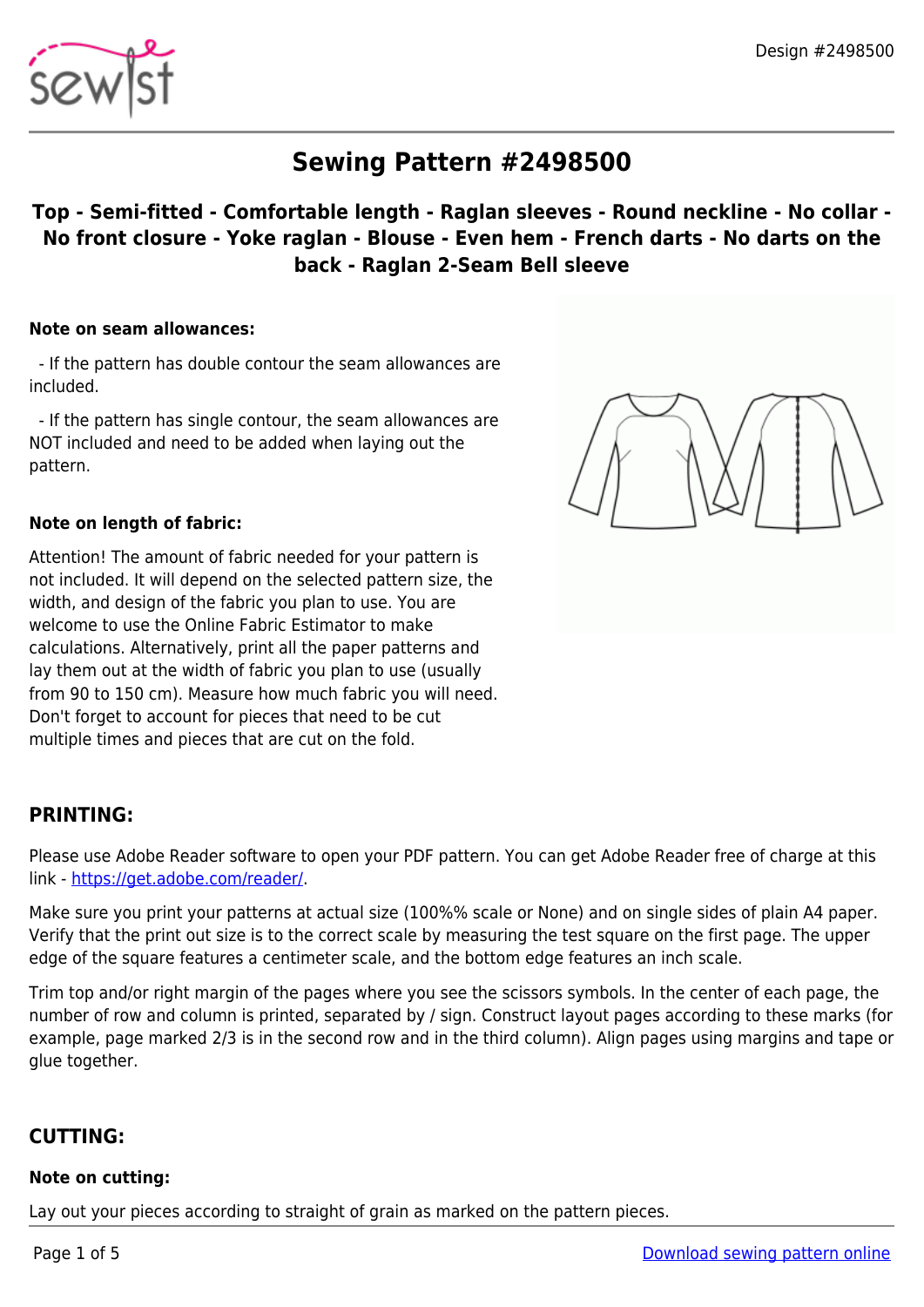Some pieces will be cut on the fold, the corresponding edge will then be marked with a fold mark. Kindly pay attention to notes regarding type of fabric and quantity of required pieces on a block. For example, [ Main, Interfacing - cut 1+1 ] on a pattern piece means that you need to cut 1 piece as is and 1 mirrored piece from the main fabric as well as from interfacing.

Make sure to mark all notches and other design features such as pleats etc. from the pattern piece onto your fabric. When sewing the garment, pay attention to notches, they must match up.

\* The capital letters in brackets correspond to pattern blocks as seen in Online Fabric Estimator and in pattern blocks preview on the right.

# **INSTRUCTIONS:**

1. Cut a strap of fusible interfacing on bias, approximately 1.5 cm or 1/2 inch wide, and apply it to the neckline edges on the Front and on the Back, from the wrong side of the main fabric, to stabilise the edges (see the Figure on the right).

2. Apply fusible interfacing according to the Cutting instructions. Lay out your main fabric on the ironing board with the wrong side of the fabric up. Place the interfacing on top with the adhesive facing down. Place a pressing cloth over the top. Apply fusible interfacing in stages, covering a certain area at a time. Hold the iron over the fabric for about 10 seconds. Keep the iron still so that the fabric layers don't move around. Lift the iron and proceed to the next area. Leave it to cool a little before moving onto the next stage.

 Cut a strap of fusible interfacing on bias, approximately 1.5 cm or 1/2 inch wide, and apply it to the shoulder edges on the Front and on the Back, from the wrong side of the main fabric, to stabilise the edges (see the Figure on the right).

3. Sew darts on Front pieces. Start from the edge of the fabric, and stitch towards the dart corner, using a narrow stitch. Do not backstitch, leave long threads and tie a knot. Cut bulk off of 1 cm, if desired, and serge the raw edge. Press towards top.

## 4. **CENTER BACK ZIPPER**







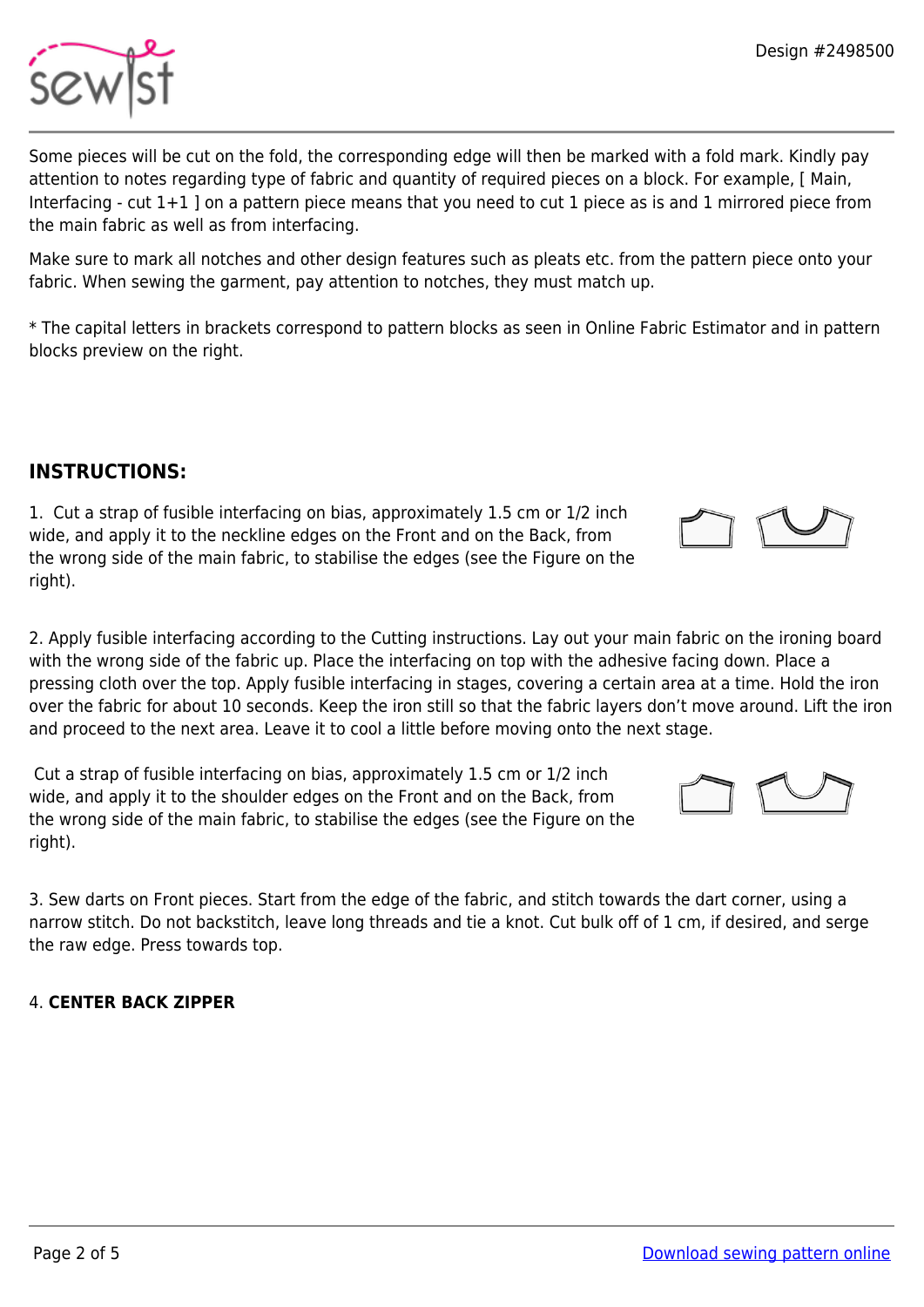

- Fold under the seam allowances along the center back seam. Push them down with your hand, but do not press them.

- Open the dress zipper. Put it down onto the center back edge, right sides together. The teeth of the zipper should be matched with the center back of the garment. The edge of the zipper tape is directed towards the edge of the seam allowance.

- Line up the upper end of the zipper 1mm lower than the marked stitch line of the neckline edge (not the edge of the seam allowance of the neckline) and baste the zipper tape to the seam allowance of center back. Do not baste through both layers of the main fabric, but to the seam allowance only. It is best to baste with slanted stitches at the center of the zipper tape. Baste both the left and the right sides of the zipper, from the upper edge downwards.

- Install the invisible zipper foot.

- Push down the teeth of the left side of the zipper with the nail of your index finger, and thread them into the special groove of the zipper foot. Make sure to uncurl the spiral of the zipper with your nail a bit, so that you can see the future stitch line. Adjust the position of the needle and stitch the zipper close to teeth. Make sure that the stitch line is exactly at the center back line. Stop at 2 cm from the slider. Leave long ends, pull them to the wrong side, tie a knot and cut thread. (See Figure 1)

- Repeat for the right side of the zipper. Start stitching at the top and proceed downwards toward the hem. You may need to readjust the position of the needle depending on your zipper foot. (See Figure 2)

- Close the zipper.

- Baste the center back seam, folding away the lower end of the zipper, so that you can baste it up to the stitch line of the zipper.

- Install the zipper foot. Sew the center back seam from the lower edge (or the vent upper corner, if there's a vent) and stitch as closely as you can to the end of the zipper.

- Remove baste stitches. Slipstitch the base of the opening for zipper. Press the seam apart, pressing the opening for the zipper at the same time.

## 5. **NECKLINE FACING**

- Sew shoulder seams of neckline facings. Press seam apart and serge.





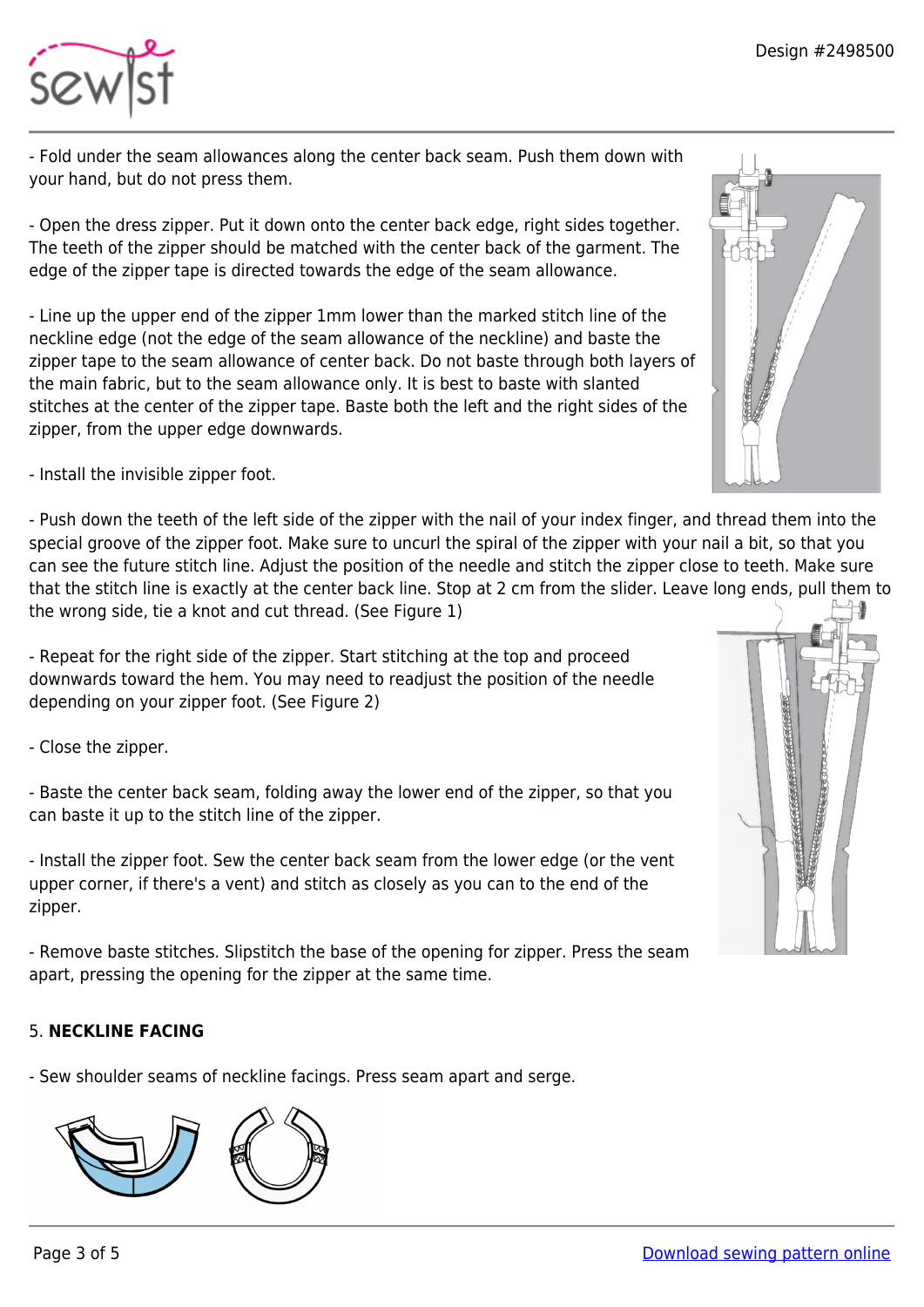

- Serge outer edge of facings.

- Pin facing onto Shell right sides together, adjusting neckline edges. Fold the facing away all the way along EXCEPT for the area 5 mm from the edge of dress zipper (or center back edge if the back has an opening) and pin it to upper edge of garment. Fold seam allowances along zipper ((or center back edge) onto right side and pin to neckline on top of facings.

- Sew the neckline. Clip into curves, trim the corners, turn pieces right side out and press.

- Slipstitch facing to seam allowances of shoulder seam on Shell. Slipstitch facing to zipper tape, or the seam allowances along the center back edge, in case the back has an opening at the top.



6. Serge hem, turn under, press and topstitch or slip stitch as desired.

## **TECHNICAL DRAWING:**